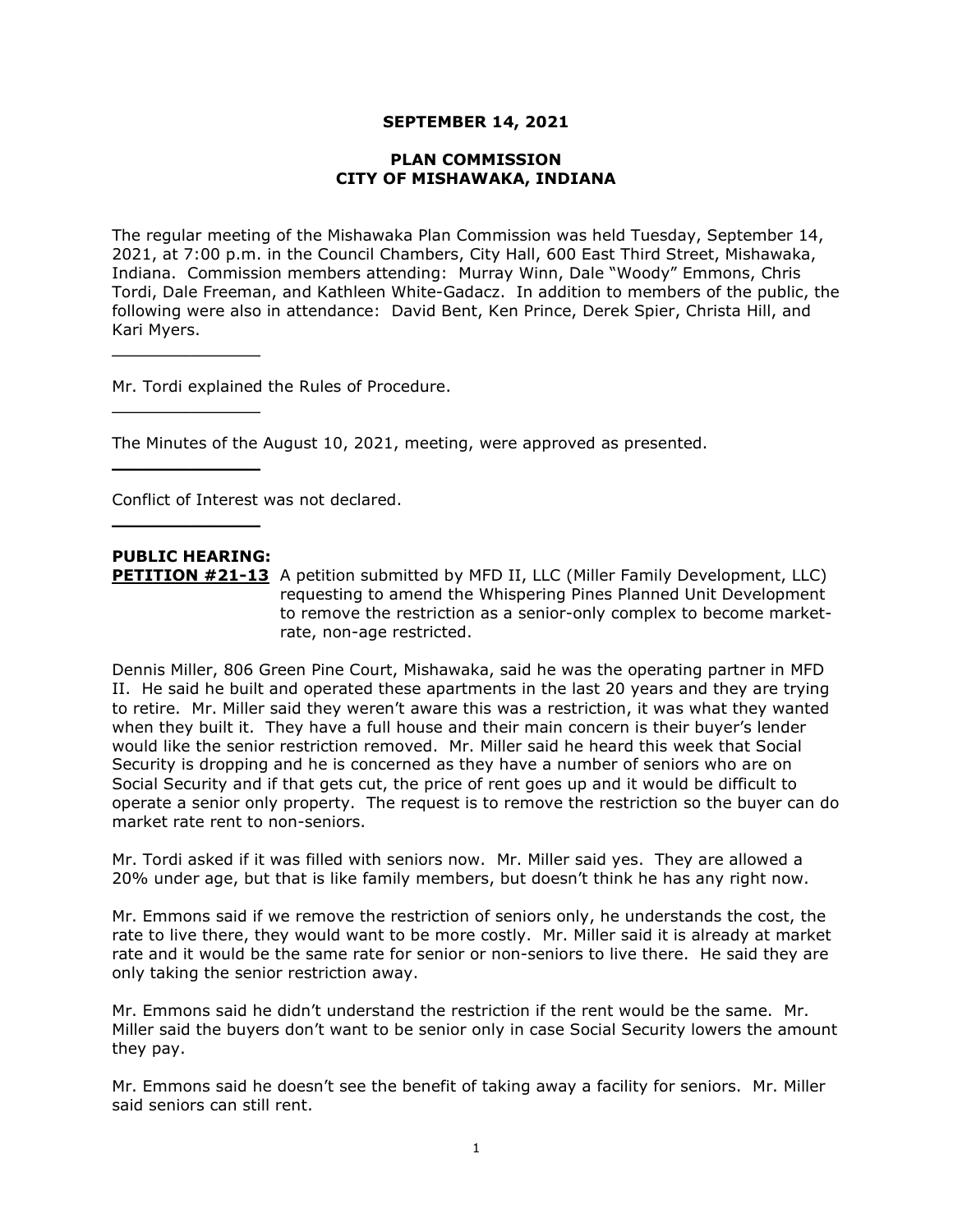Mr. Prince said by removing the age restriction any age can move in, not just seniors. It's not a low-income project or subsidized project. It's market rate and removing the age restrictions.

Mr. Emmons said he knows that some seniors like the age restriction and asked if Mr. Miller had any seniors complain about removing the restriction. Mr. Miller said some have commented, but not complained; they are renters and not owners. They can continue to live there. He said the buyer wants the ability to keep it full.

Ms. Gadacz asked if the lender was requiring this. Mr. Miller said yes, he wanted to keep it seniors only.

Mr. Emmons asked if the developer was out of state. Mr. Miller said yes and they have several properties in Indiana.

Ms. Gadacz asked if he knew if every lender would require this or just this lender. Mr. Miller said he doesn't know.

#### **In Favor**

Peter Jankowski, broker for the deal, 3327 Montmarte Circle, West Bloomfield, MI, said the purchaser of the property wants to maintain the property and keep tenants who love their tenancy. But this is not anything to do with the rent. Mr. Miller said he could raise the rent as high as he wants. This is opening up the property to anyone; not just 55 and up.

Mr. Jankowski said the lender needs them to be able to fill vacancies in case there was a drop in occupancy and if they don't have anyone over 55 and on the list, they can fill with younger people. He said you have to provide assurances up front to make the buyer feel "warm and fuzzy". It's an annoyance, but something the purchaser has to deal with.

#### **Opposition**

Diane Dothmeier, 801 Spruce Court, said she moved in in July and she's found it to be a wonderful place and there's always a waiting list. She said she was fortunate to be able to get in here. Ms. Dothmeier said she finds it very safe, quiet and comfortable and the people that live there are kind. She said she works full time and people do their own thing.

Ms. Dothmeier said she sees residents enjoying their freedom sitting outside and chatting; some have wheelchairs and walkers. She said there won't be a time that 55 and over won't need a place; it's the perfect lifestyle for her. Ms. Dothmeier said this is what her age group needs and there's not enough for that purpose and she would like for it to remain for folks 55 and over to have a place.

Conrad Roberts, 928 Corby Street, said he feels the people that are living there now are very nice people and has meet several. He thinks it would be a mistake to put any age in there. He feels it would bring problems.

#### **Rebuttal**

Mr. Miller said he can't rent to those under 55, but if those under 55 live with their parents, they can live there.

Mr. Emmons said he noticed in the statement that it says senior only property, 55 and older since 2002 that the Fair Housing Act allows 20% of occupants to be under 55. He said he interprets as being able to lease to those under 55.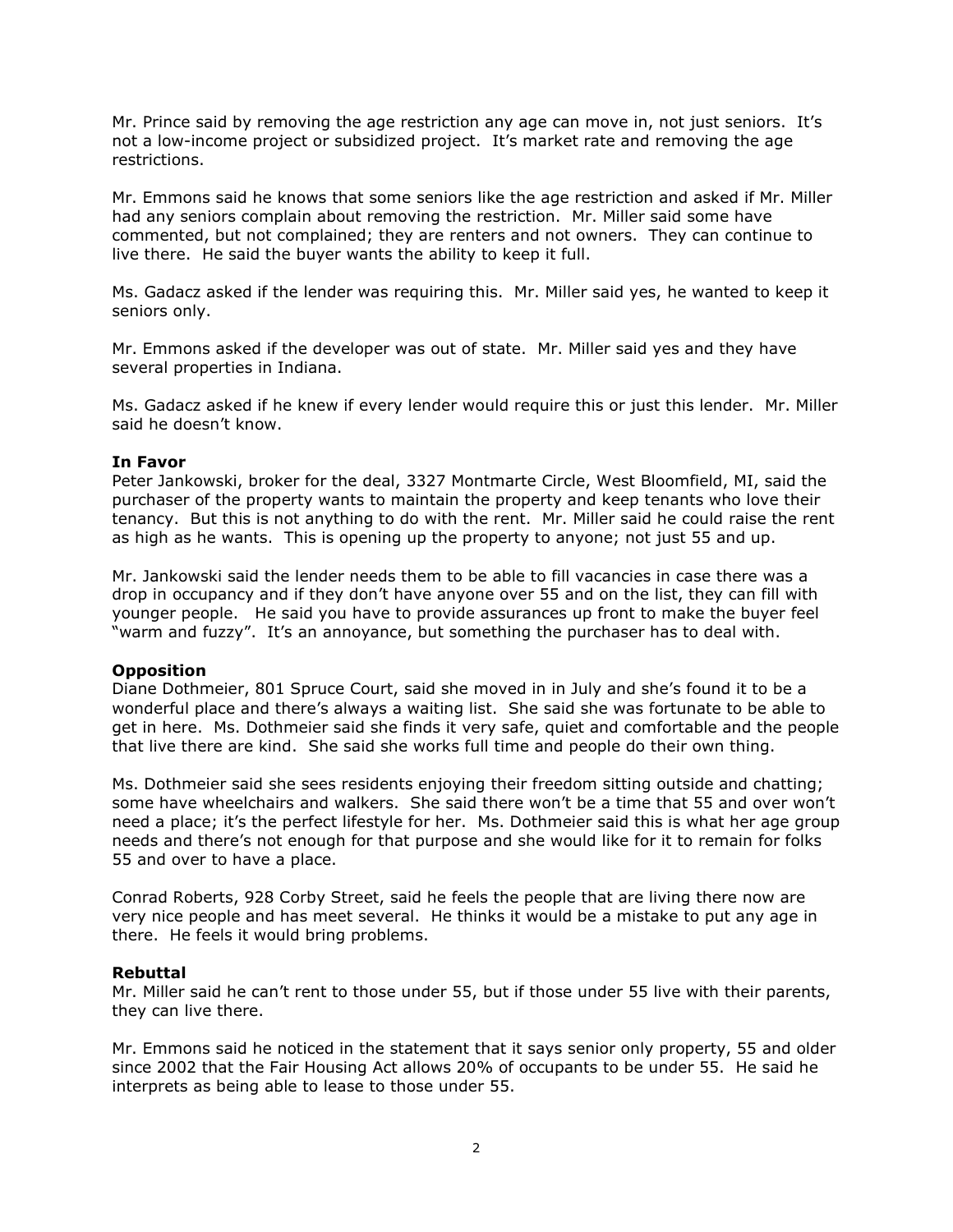Mr. Prince said the Commission's role and it's being driven by the lender, and if they have the intent to change to under 55. He said they may have no intent to change that, but the bank may be looking 15 years down the line and hedging their bet in case the market changes. Mr. Prince said that may be what is driving that and there may be no intent. He said he would like to have that clarification before the Council meeting. Mr. Prince said it makes sense not to discriminate if he's taking care of a son, and not sure how they came up with 20%, but that doesn't bother him.

Mr. Emmons said he was looking for clarification.

Mr. Jankowski said he would like to provide clarification. He said they are not planning an overhaul of the property and will be run like the current ownership. With the price they are paying, they can't afford to empty the complex out and they are not trying to displace anyone and want to be a good community partner. They don't want to allow any riff-raff and have a good screening process.

Ms. Dothmeier said she understands what you are saying about age. If others are allowed that are younger, it changes a bit, it may deter the older generation from coming in and not choose to come here.

Mr. Miller said he appreciates what Ms. Dothmeier said; it's a good place for seniors, but in the same token, there's no place else for it to go. To him that's a good thing.

Mr. Miller said they have had a couple of younger people living with parents and had some minor problems because of it; that's why they made it senior only. He said at some point it may have to change and it may as well be now.

Mr. Tordi closed the Public Hearing on Petition #21-13.

Mr. Freeman said he is reading the letter provided by Mr. Miller saying 20% of occupants; lessees? He said there may need to be clarification before Council. Mr. Prince said he would never be checking anyone's ages. That would be brought up by the property owner and not considered a zoning violation.

Ms. Gadacz said the new owners would be smart to keep as is as it would be less trouble with older ages, but it should be the right of the property owner to do as they please with age.

## **Staff Recommendation**

*Staff recommends approval of Petition 21-13 to amend the Whispering Pines Planned Unit Development (PUD), approved in 2000, to remove the senior citizen only age restriction.*

*The recommendation is based on the following findings of fact:*

- *1. Existing Conditions – The property is currently developed as apartment buildings, with other multi-family complex in the area.*
- *2. Character of Buildings in Area – There are other multi-family complexes in the area east of Hickory and north of McKinley.*
- *3. The Most Desirable/Highest and Best Use – Due to the property's location near other multi-family developments, and accessible to a nearby retail center (Town &*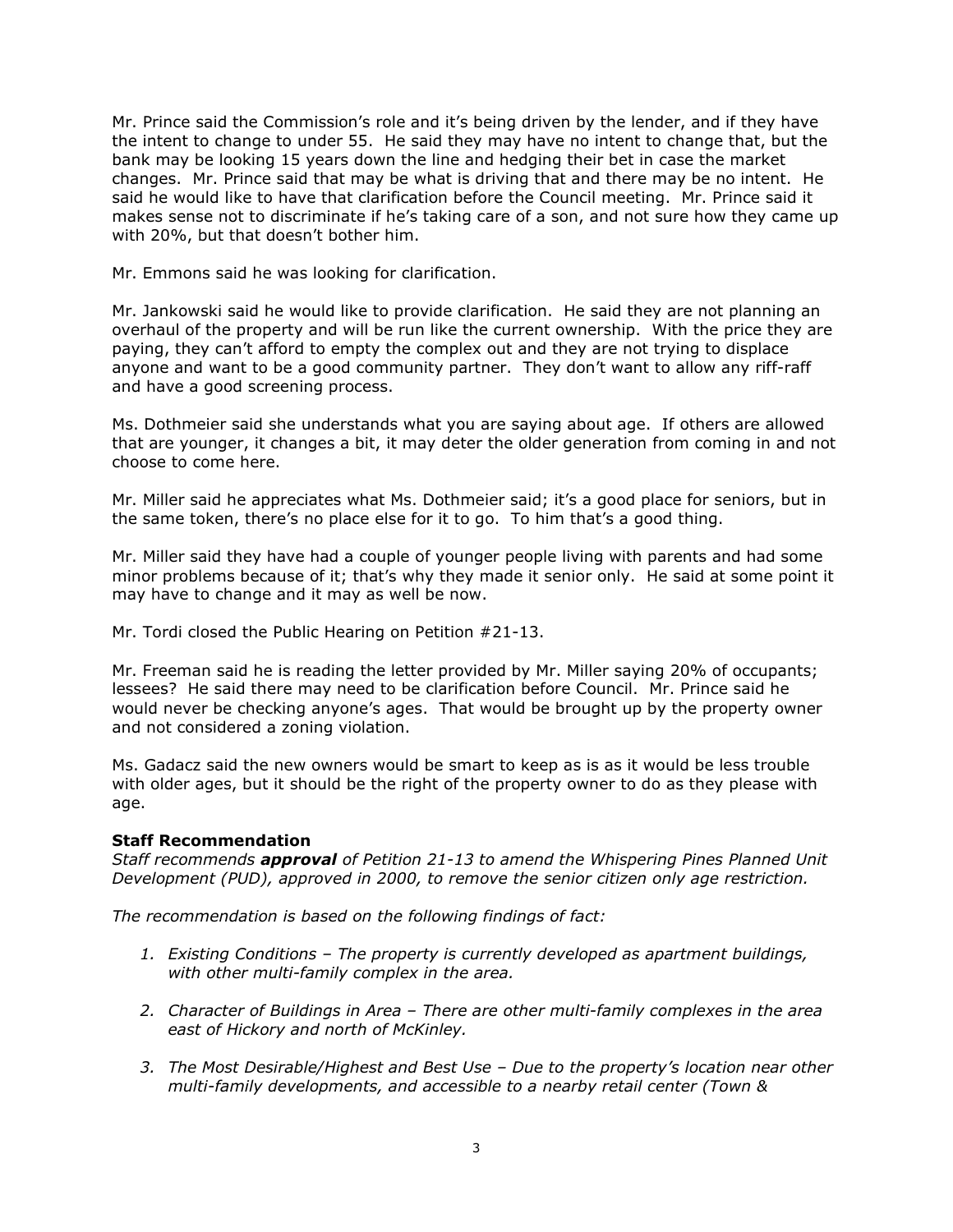*Country), the similar proposed use will be compatible with the existing adjacent land uses.*

- *4. Conservation of Property Values – The proposed zoning should not be injurious to property values in the surrounding area because the use is very similar and the physical site is not changing.*
- 5. *Comprehensive Plan – The 2000 Mishawaka Comprehensive Plan, created in 1990, identified this area for multi-family residential (apartment complexes and nursing facilities) as currently exists to the south and west.*
- **MOTION:** Kathleen White-Gadacz moved to forward Petition #21-13 to the Common Council with a favorable recommendation. Motion dies due to a lack of a second.
- **MOTION:** Murray Winn moved to forward Petition #21-13 to the Common Council with an unfavorable recommendation. Dale "Woody" Emmons seconded. With a vote of 4-1 (*Gadacz)* the Petition is forwarded to the Common Council with no recommendation.

## **PETITION #21-14** A petition submitted by GLC-MAP McKinley Trust requesting to rezone **422 West McKinley Avenue** from C-4 Automobile Oriented Commercial District to C-1 General Commercial District.

Jeff Ballard, Danch, Harner & Associates, 1643 Commerce Drive, South Bend, appeared on behalf of the petitioner. He said they received a Use Variance earlier this evening from the Board of Zoning Appeals.

Mr. Ballard said they would like to rezone the property to C-1 to allow for the redevelopment of the property for a new building with three (3) tenants; one being a restaurant with drive-thru, retail and sit-down restaurant.

Mr. Tordi closed the Public Hearing on Petition #21-14.

## **Staff Recommendation**

 $\overline{\phantom{a}}$  , where  $\overline{\phantom{a}}$  , where  $\overline{\phantom{a}}$ 

*Staff recommends in favor of rezoning Petition 21-14 to rezone a 1.62 acre area located at 422 W. McKinley Avenue from C-4 Automobile Oriented Commercial District and C-2 Shopping Center Commercial District to C-1 General Commercial District to allow for the construction of a three tenant commercial building including a restaurant with drive-thru facilities, a retail store, and a dine-in restaurant. This recommendation is based on the following findings of fact:*

*1. Existing Conditions – The subject property consists of an automobile sales business and is located along McKinley Avenue. This road is a highly travelled commercial corridor providing major east-west access through the City. Adjacent land uses include a multi-tenant commercial shopping center to the north; a restaurant with drive-thru to the west; a multi-tenant commercial building, electronic cigarette retailer, and insurance office to the south across W. McKinley Avenue; and an automatic car wash facility, current under construction, to the east.*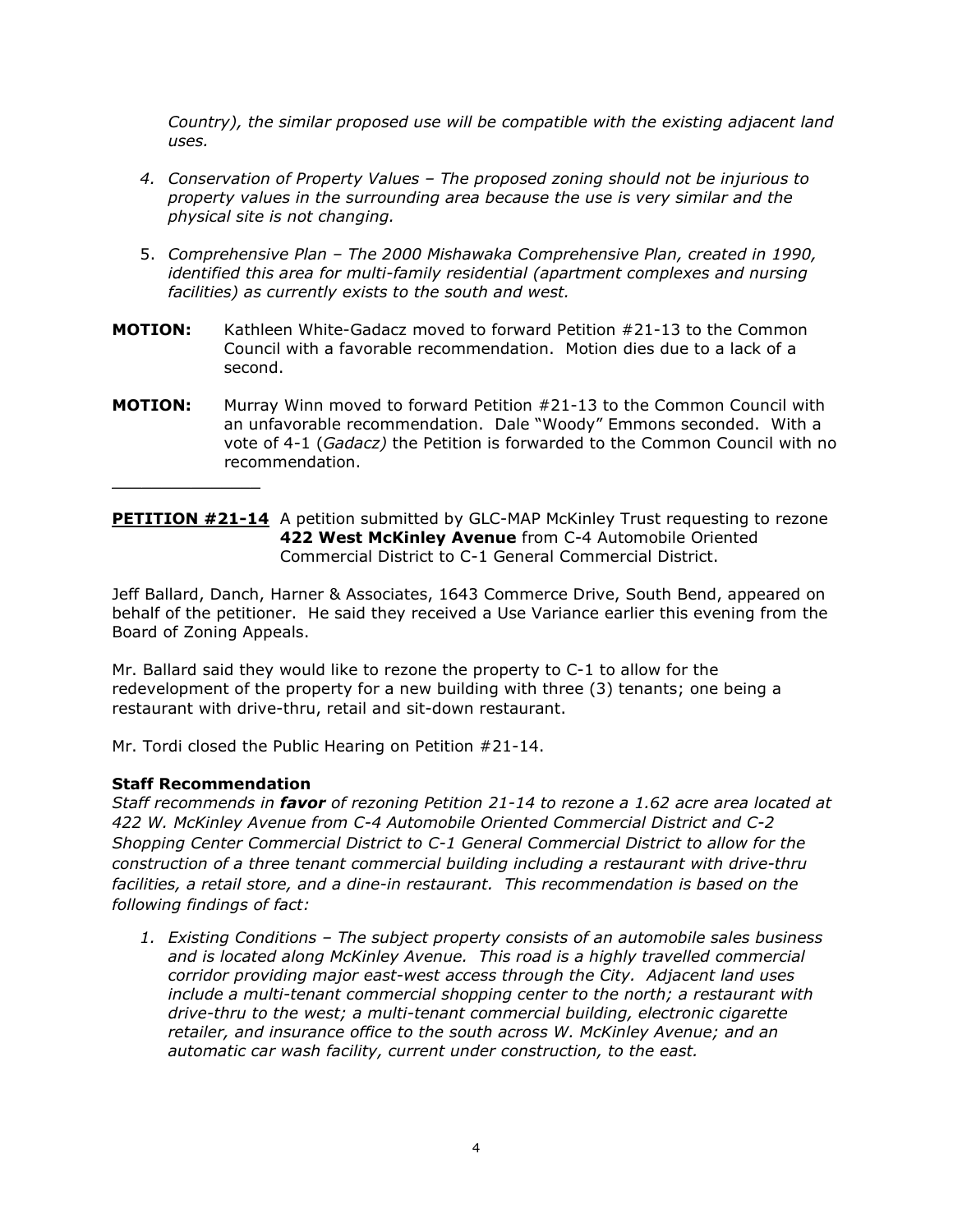- *2. Character of Buildings – The character of the buildings in the area are predominantly single and multi-tenant commercial.*
- *3. The most desirable/highest and best use – Because of the parcel's location and existing commercial development along McKinley Avenue, the most desirable use of the property is commercial.*
- *4. Conservation of property values – The proposed rezoning should not be injurious to property values in the area. The proposed uses for multi-tenant commercial building and other permitted C-1 General Commercial uses are compatible with the adjacent existing uses.*
- *5. Comprehensive Plan – The 2000 Mishawaka Comprehensive Plan, created in 1990, guided general commercial development within this property. The proposal is consistent with the Comprehensive Plan.*
- **MOTION:** Dale Freeman moved to forward Petition #21-14 to the Common Council with a favorable recommendation. Dale "Woody" Emmons seconded; motion carried with a vote of 5-0.

 $\overline{\phantom{a}}$  , where  $\overline{\phantom{a}}$  , where  $\overline{\phantom{a}}$ 

**PETITION #21-15** A petition submitted by Stephen J. and Joellen Miller requesting to rezone **821 West Jefferson Boulevard** from R-1 Single Family Residential District and C-1 General Commercial District to C-6 Linear Office Commercial District.

Terry Lang, Lang, Feeney & Associates, 715 S. Michigan Street, South Bend, appeared on behalf of the petitioners. Mr. Lang said Mr. Miller has had his guitar studio there for at least 20 years and is in the process of retiring and wants to sell. He said the corner parcel is zoned C-1 General Commercial and has been used as a parking lot. The house is zoned R-1 Single Family residential.

Mr. Lang said they would like to continue to house a low impact use such as hair salon or insurance office. He said he met with staff and felt the C-6 zoning would be a good fit; low impact and can continue to be used as it has been, with improvements to the parking lot.

Mr. Emmons asked if the parking lot continue to be used as such and could the house be an office use. Mr. Lang said yes, or a salon.

Mr. Emmons asked if an office could build something else. Mr. Prince said C-6 does permit family homes. The C-1 lot at the corner would permit a bar or restaurant, but is not appropriate. The C-6 is the most logical use for that property and could still make improvements to the home.

Ms. Gadacz asked if they were living there. Mr. Lang said no, it's just being used as a studio.

Mr. Winn asked if the parking lot needed to be paved. Mr. Prince said they added gravel and if changed to a real office, it would need to be brought up to current commercial standards.

Mr. Winn asked if retention would be required. Mr. Prince said yes.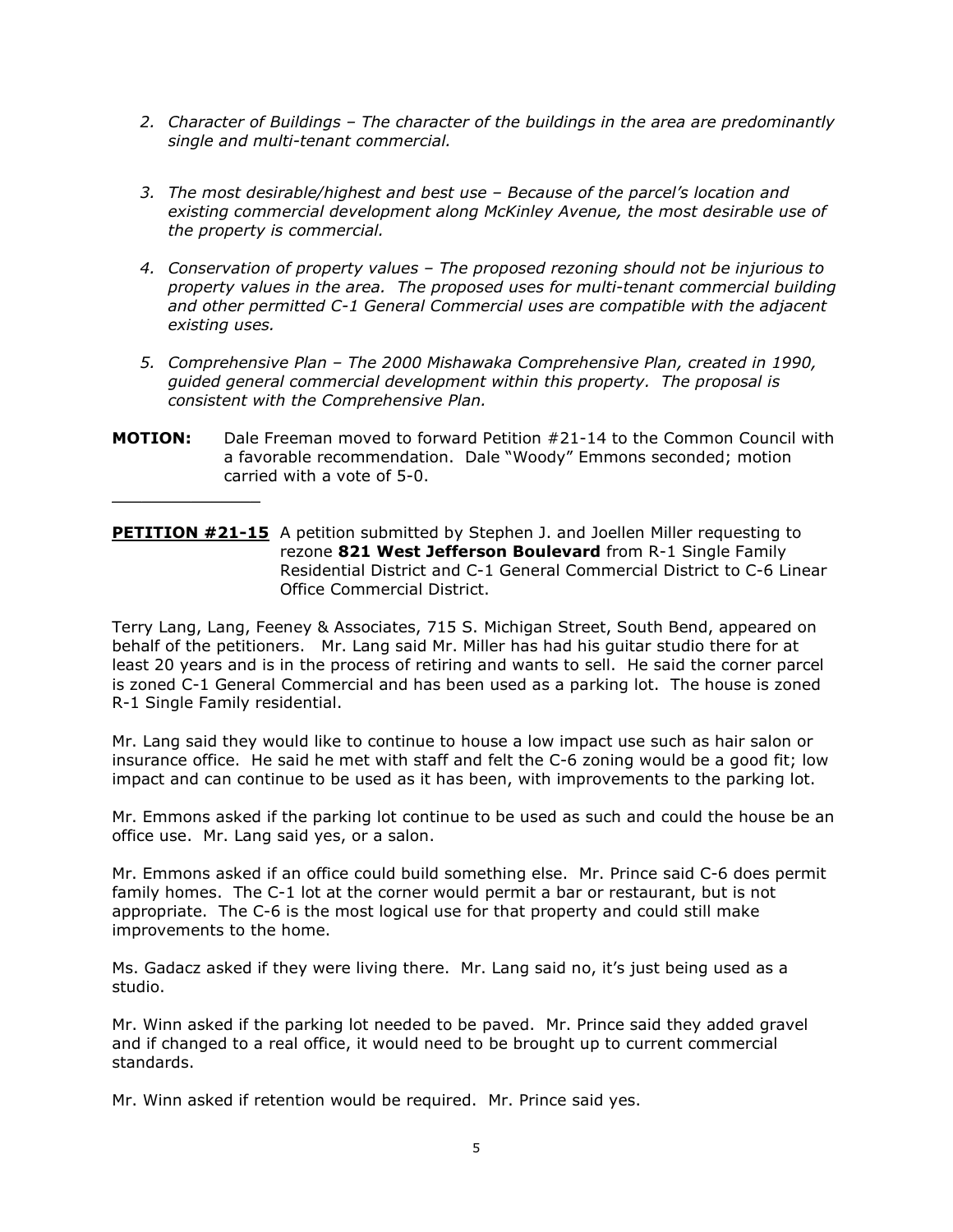Mr. Tordi closed the Public Hearing on Petition #21-15.

#### **Staff Recommendation**

*Staff recommends in favor of rezoning Petition 21-15 to rezone 0.23 acres (84' x 120') of property located at 821 W Jefferson Blvd from C-1 General Commercial and R-1 Single Family Residential to C-6 Linear Office Commercial to allow for the continuation of a commercial business at this location. This recommendation is based on the following findings of fact:*

- *1. Existing Conditions – The subject property consists of a single family home that has been used as a business for the past 20 years, and is located on West Jefferson Blvd which includes other commercial uses, although single family homes are immediately adjacent.*
- *2. Character of Buildings – The character of the buildings in the area are predominantly single family homes, but there is also a small multi-family building, and various commercial businesses between Jefferson and Forest Avenue including a convenience store, bar, and auto sales.*
- *3. The most desirable/highest and best use – Because of the property's history of commercial use and current configuration, the most desirable use of the property is commercial.*
- *4. Conservation of property values – The proposed rezoning should not be injurious to property values in the surrounding area. The C-6 Linear Office Commercial District was selected because the permitted uses are compatible with the existing adjacent uses.*
- 5. *Comprehensive Plan – The 2000 Mishawaka Comprehensive Plan, created in 1990, guided low density residential development within this property, however recognizes the areas of commercial to both the east and west. Therefore, the proposed zoning is not in conflict with the Comprehensive Plan*
- **MOTION:** Murray Winn moved to forward Petition #21-15 to the Common Council with a favorable recommendation. Kathleen White-Gadacz seconded; motion carried with a vote of 5-0.
- **PLAT #21-09** A request submitted by Bittersweet Plaza, LLC, seeking approval of the four (4) lot "Bittersweet Plaza Minor Subdivision".

Jeff Ballard, Danch, Harner & Associates, 1643 Commerce Drive, South Bend, appeared on behalf of the applicant. He said they are simply seeking approval of the four (4) lot subdivision.

Mr. Ballard said last month they received variances for setback, parking, landscaping, etc. Comments have been addressed.

Mr. Tordi closed the Public Hearing on Plat #21-09.

## *Staff Recommendation*

 $\overline{\phantom{a}}$  , where  $\overline{\phantom{a}}$  , where  $\overline{\phantom{a}}$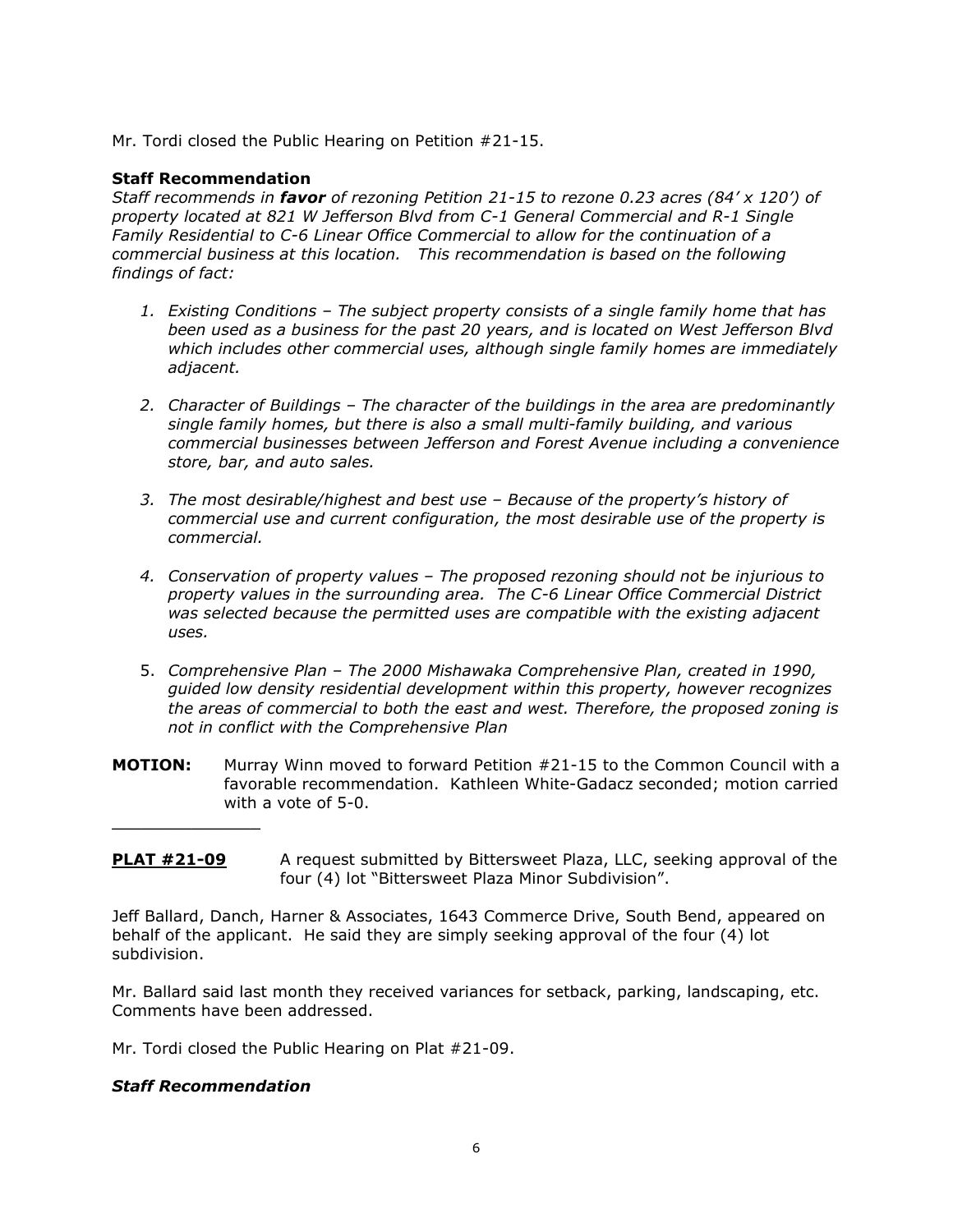*The Planning Department recommends approval of the Preliminary and Final Plat for the "Bittersweet Plaza Minor Subdivision" pending submittal of a revised and executed plat for recordation. This recommendation is based upon the fact that the subdivision plat meets all of the requirements of Section 133-73 / Preliminary Plat and Section 133-76 / Final Plat of the City of Mishawaka Subdivision Control Ordinance.*

- **MOTION:** Kathleen White-Gadacz moved to approve Plat #21-09. Murray Winn seconded; motion carried with a vote of 5-0.
- **REPLAT #21-01** A request submitted by Donna Groves seeking approval of the one (1) lot "Seeberger's Broadway Addition Groves' Replat" at **610 West Marion Street**.

Terry Lang, Lang Feeney & Associates, 715 S. Michigan Street, South Bend, appeared on behalf of the applicant. Mr. Lang said this is the merging of two lots into one so the owner can build a garage.

Mr. Tordi closed the Public Hearing on Replat #21-01.

# **Staff Recommendation**

 $\overline{\phantom{a}}$  , where  $\overline{\phantom{a}}$ 

*The Planning Department recommends approval of the Preliminary and Final Replat for "Seeberger's Broadway Addition Groves' Replat". This recommendation is based on the fact that the replat meets all the requirements of Section 133-107 (Preliminary Replat) and Section 133- 110 (Final Replat) of the City of Mishawaka Subdivision Control Ordinance.*

**MOTION:** Murray Winn moved to approve Replat #21-01. Dale Freeman seconded; motion carried with a vote of 5-0.

# **DESIGN REVIEW:**

 $\overline{\phantom{a}}$  , where  $\overline{\phantom{a}}$ 

**DR #21-02** A request submitted by TB Bremen LLC requesting a waiver from the Mishawaka Design Review Ordinance Section 105-169 Exterior Signage Materials to allow aluminum skirting on monument sign base at Taco Bell, **3615 Bremen Highway**.

Diana Chambers, Commercial Signs, 404 E. Hawthorne Street, Ft. Wayne, IN, appeared on behalf of Taco Bell. She said they are asking to be allowed to keep the aluminum skirting that was sent in with the signage permit applications. Ms. Chambers said they found out after the sign was installed without a masonry base. She said the masonry base is not in Taco Bell standards and going back after the fact would be costly as they would need to remove the sign and put in a new base.

Mr. Prince said it should have been caught when the permits came in. He said the sign is attractive and wanted to come back through the review process and the waiver is appropriate in this case. Mr. Prince said it's our fault and we want to dot the I's and cross the t's.

Ms. Chambers said it is aluminum and should hold up nearly as well as brick.

Mr. Emmons asked what is there now. Mr. Prince said it's aluminum. Staff made a mistake and should have caught it and now it's a problem as it's installed.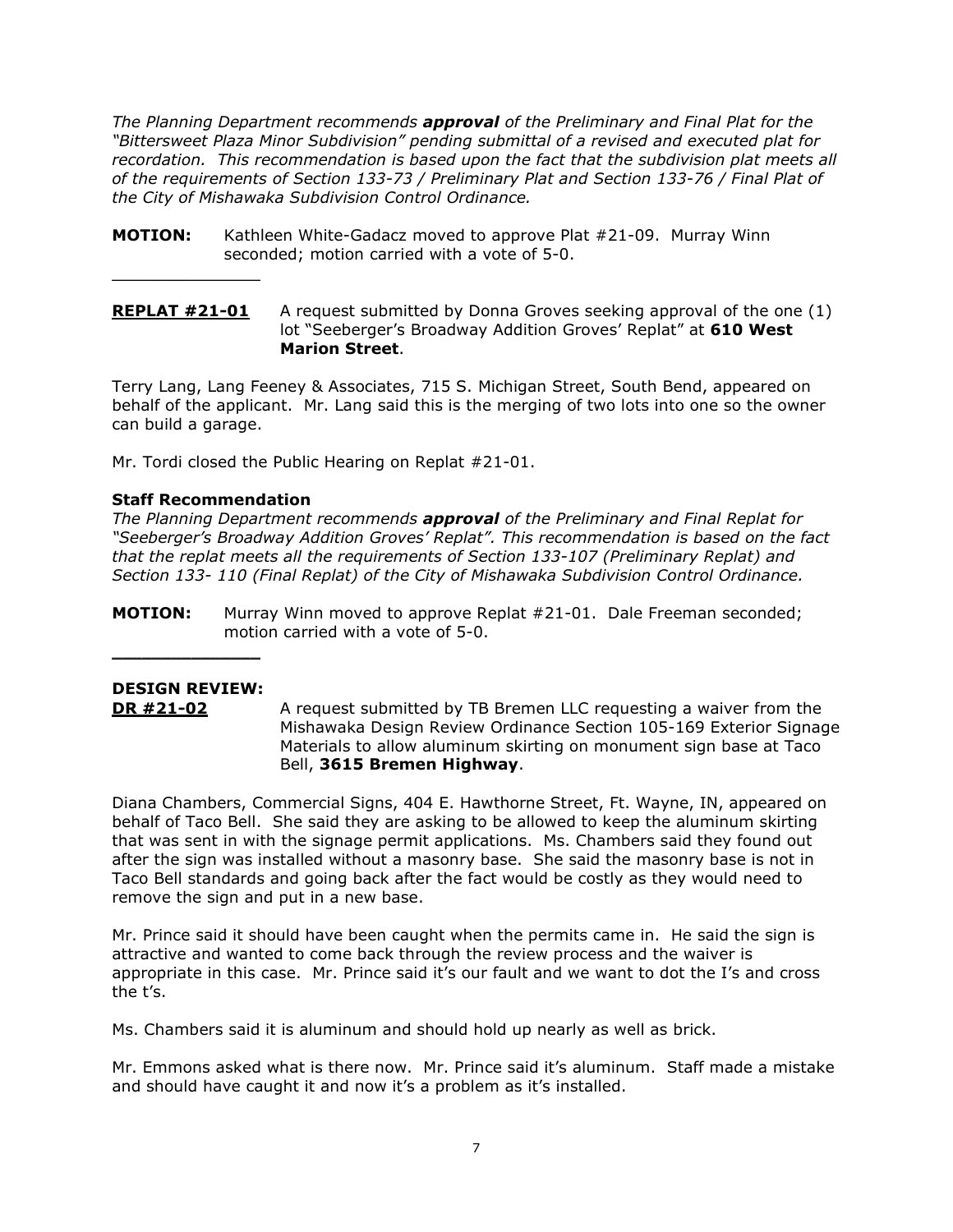Mr. Tordi closed the Public Hearing on Design Review #21-02.

#### **Staff Recommendation**

 $\overline{\phantom{a}}$  , where  $\overline{\phantom{a}}$  , where  $\overline{\phantom{a}}$ 

*The Planning Staff recommends approval of Design Review Waiver #21-02 to keep the sign at 3615 Bremen Hwy without a masonry base. Since the error was on the City, this one time approval is in the best interest of both parties. In the future, we can show that the owner/sign company went through a process to have the sign approved, rather than treating it as simply an oversight, in order to maintain the integrity of the freestanding sign corridor overlay districts.* 

**MOTION:** Kathleen White-Gadacz moved to approve Design Review #21-02. Dale Freeman seconded; motion carried with a vote of 5-0.

## **SITE PLAN: SP #21-04** A request for final site plan approval for a 2,088 sqft Valvoline oil change facility at **5603 Grape Road**.

Mike Huber, Abonmarche Consultants, 315 W. Jefferson Boulevard, South Bend, appeared on behalf of the applicant. He said the property is the former Fitness USA on Grape Road.

Mr. Huber said if you recall, this property was rezoned to C-7 and then rezoned to C-4. They were in negotiations with the City for the plat creating outlots. He said they were limited to providing one access to this site; they had proposed two. Mr. Huber said the property owner is working with the owners to the south on the relocation of the exit onto Grape Road. This new access will provide better and safer service. As of today, the owners have an agreement on a final amendment to the original easement documents which will allow them to purpose what is proposed. Mr. Huber said they can't do anything further until the plats are recorded.

Mr. Huber said the site plan is for the north section. He said they did receive comments and wanted to let you know that the document being shown shows some of those revisions. The City didn't locate the additional 20' ROW dedication, and have since done that. They are in the process of finalizing the rest of the comments and have no issues with them.

Mr. Winn asked what would be the traffic flow for service. Mr. Huber said you will come in the primary entrance on the north side and driving into the service bays is one way, but you can access the site from either way.

## **Staff Recommendation**

*Staff recommends that the request for final site plan for Valvoline Oil - a 2,180 sq. ft. instant oil lube and service business - be approved. A revised plan set addressing all departmental review comments shall be provided prior to recordation of the plans or issuance of any permits. This recommendation is based on the fact that the site plan meets all the requirements of Section 137-35 Final Site Plan approval.*

**MOTION:** Dale Freeman moved to approve Site Plan #21-04. Dale "Woody" Emmons seconded; motion carried with a vote of 5-0.

#### **NEW BUSINESS:**

 $\overline{\phantom{a}}$  , where  $\overline{\phantom{a}}$ 

Mr. Prince said as many are aware, Matt Lentsch, the current President, has accepted a position out of state and has resigned. The Mayor will be filling that position. We are